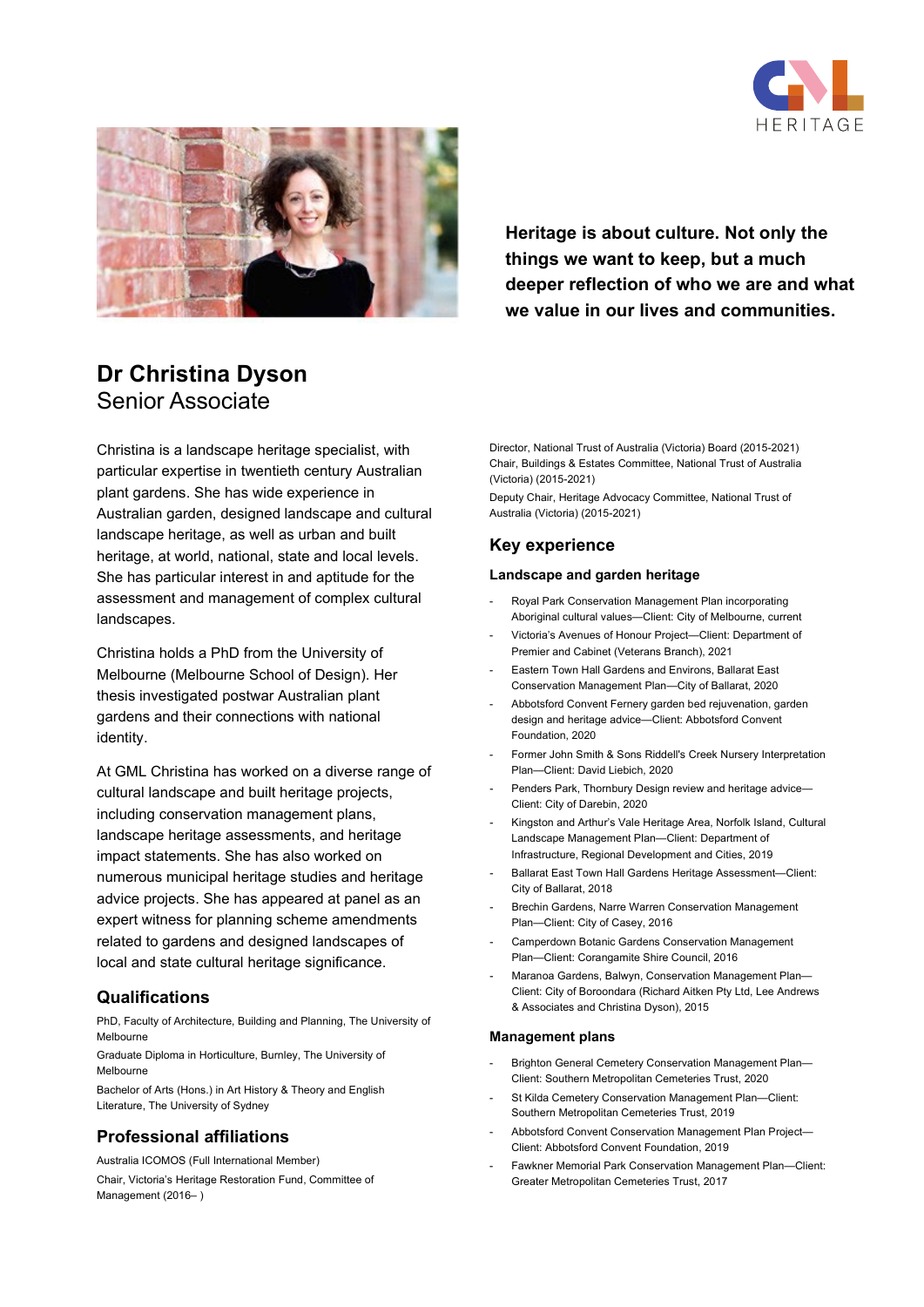

- The Meeting Place Precinct, Botany Bay National Park, NSW, Conservation Management Plan—Client: Office of Environment and Heritage, 2008
- Ranelagh Estate Conservation Management Plan-Client: Mornington Peninsula Shire, 2008
- Lake Burley Griffin & Adjacent Lands: Heritage Assessment & Management Plan (led by Godden Mackay Logan)—Client: National Capital Authority, 2006
- Parliament House Vista Management Plan (led by Duncan Marshall)—Client: National Capital Authority, 2006
- Kosciuszko National Park Huts Conservation Plan (with GML)— Client: NSW National Parks and Wildlife Service, 2005

#### **Heritage impact assessments**

- Brens Pavilion, Royal Park Heritage Impact Statement-Client: City of Melbourne, 2021
- Western Pavilion, Royal Park Heritage Impact Statement—Client: City of Melbourne, 2020
- The Gong Reservoir, Buninyong Botanic Gardens Heritage Impact Statement—Client: City of Ballarat, 2020
- Former Smiths Nursery, Riddells Creek, Heritage Impact Statements—Clients: Urban Design and Management and various private owners, 2016–2019

#### **Expert evidence**

- 2-14 Monbulk Road, Belgrave Expert Evidence, VCAT—Client: Yara Ranges Shire, 2021
- 60-70 Kunyung Road, Mt Eliza Expert Evidence, VCAT—Client: Mornington Peninsula Shire, 2021
- Mervyn Davis garden, 6 Fairview Street, Hawthorn Expert Evidence, Amendment C284—Client: City of Boroondara, 2019
- Clover Cottage and Garden, Berwick, Statement of Evidence, Casey Planning Scheme Amendment C231—Client: City of Casey, 2018
- East West Link Planning Panel, for Precinct 3: Royal Park (Western Portal), Expert evidence in relation to Royal Park, Parkville—Client: City of Melbourne, 2014

#### **Heritage studies, assessments and advice**

- St James Park, Hawthorn-Client: City of Boroondara, current
- Punt Road Oval (Richmond Cricket Ground) Heritage Review-Client: City of Melbourne, 2021
- Hoddle Grid Heritage Review-Client: City of Melbourne, 2018–2020
- Boroondara Heritage Study Stage 2—Client: Boroondara City Council, 2016–2020
- City of Manningham Heritage Advisor—Client: City of Manningham, 2018–2019
- Moonee Valley 2017 Heritage Study-Client: City of Moonee Valley, 2019
- Johnston Street Signalisation Project, Abbotsford Convent— Client: Abbotsford Convent Foundation (led by Urban Initiatives), 2018
- Heritage advice (landscape, horticultural & built heritage) and heritage assessments of individual places and precincts for various municipal councils including the cities of Boroondara, Moreland, Melbourne, Moonee Valley, Casey, Yarra, Knox, and Cardinia Shire, 2015–present
- Royal Park, Parkville, Cultural Heritage Significance Assessment—Client: City of Melbourne (for Christina Dyson), 2013
- Cardinia Shire Heritage Study Review, Stages 1 & 2—Client: Shire of Cardinia, 2006, 2008
- Darebin Heritage Study-Client: City of Darebin, 2007
- Glenferrie Sports Ground & Grace Park Precinct Heritage Assessment—Client: City of Boroondara, 2006

# **Professional background**

Senior Associate, GML Heritage (formerly Context), 2020–current Associate, Context, 2016–2020

Senior Consultant, Context, 2015–2016

Co-editor Australian Garden History, Australian Garden History Society, 2008–2015

PhD candidate, Melbourne School of Design, University of Melbourne, 2008–2015

Heritage Consultant, Context, 2006–2009

Heritage Consultant, Godden Mackay Logan (now GML Heritage), 2000–2006

### **Awards**

Winner, 2013 Mike Smith Prize by the National Museum of Australia and the Australian Academy of Science, for an unpublished essay on an aspect of Australian environmental history, 2013

Winner, Energy Australia National Trust (NSW) Heritage Awards: Conservation Management Plan category, for Lake Burley Griffin & Adjacent Lands—Heritage Assessment & Management Plan, 2010 Winner, Energy Australia National Trust Award NSW – Conservation

Management Plan Award, for The Meeting Place Precinct, Botany Bay National Park, NSW, Conservation Management Plan, 2009

Winner, PIA NSW Planning Excellence Award – Heritage, for The Meeting Place Precinct, Botany Bay National Park, NSW, Conservation Management Plan, 2008

Winner, PIA Victoria Planning Excellence Award – Heritage, for Ranelagh Estate: Conservation Management Plan, 2008

Winner, Energy Australia National Trust NSW Heritage Awards – Conservation Management Plan, for Kosciuszko National Park Huts— Conservation Strategy, 2006

# **Conference papers, presentations and lectures**

Dyson, C, 'Cultural Landscape' guest lecture, Masters of Urban and Cultural Heritage (Intensive), 'Cultural landscape heritage: identifying, understanding, conserving, managing', The University of Melbourne, September 2021.

Dyson, C, Guest Lecture, Masters of Urban and Cultural Heritage (Intensive), The University of Melbourne, September 2021.

Dyson, C and Jackson, R, 'Management of the Kingston and Arthur's Vale Historic Area's cultural landscape', conference paper for Culture: Conserving it Together, ICOMOS Conference, Fiji, October 2018

Dyson, C, 'Frederick S Tuckfield of Clover Cottage, Berwick: Camellia Grower', presentation to the Camellia Ark Project annual meeting in Mooroolbark, 9 September 2018

Dyson, C, 'Planting identity: wildflowers in the suburbs', presentation to the Lyceum Club, Melbourne, 3 September 2015

Dyson, C, 'A history of gardening with Australian plants', presentation to Garden Ambassadors, Royal Botanic Gardens Cranbourne, 13 July 2015

Dyson, C, 'History Saves Landscapes', presentation at 'Cultivating Community: Garden making and public history' (speakers Richard Aitken, Christina Dyson, and Sharon Willoughby), Making Public Histories Seminar Series, an initiative of the Institute of Public History, Monash University and the State Library of Victoria, State Library of Victoria, 25 September 2014

Dyson, C, 'Heritage Saves Landscapes', guest lecture, Urban and Landscape Heritage (Masters elective), Melbourne School of Design, Faculty of Architecture, Building and Planning, The University of Melbourne, 24 September 2014